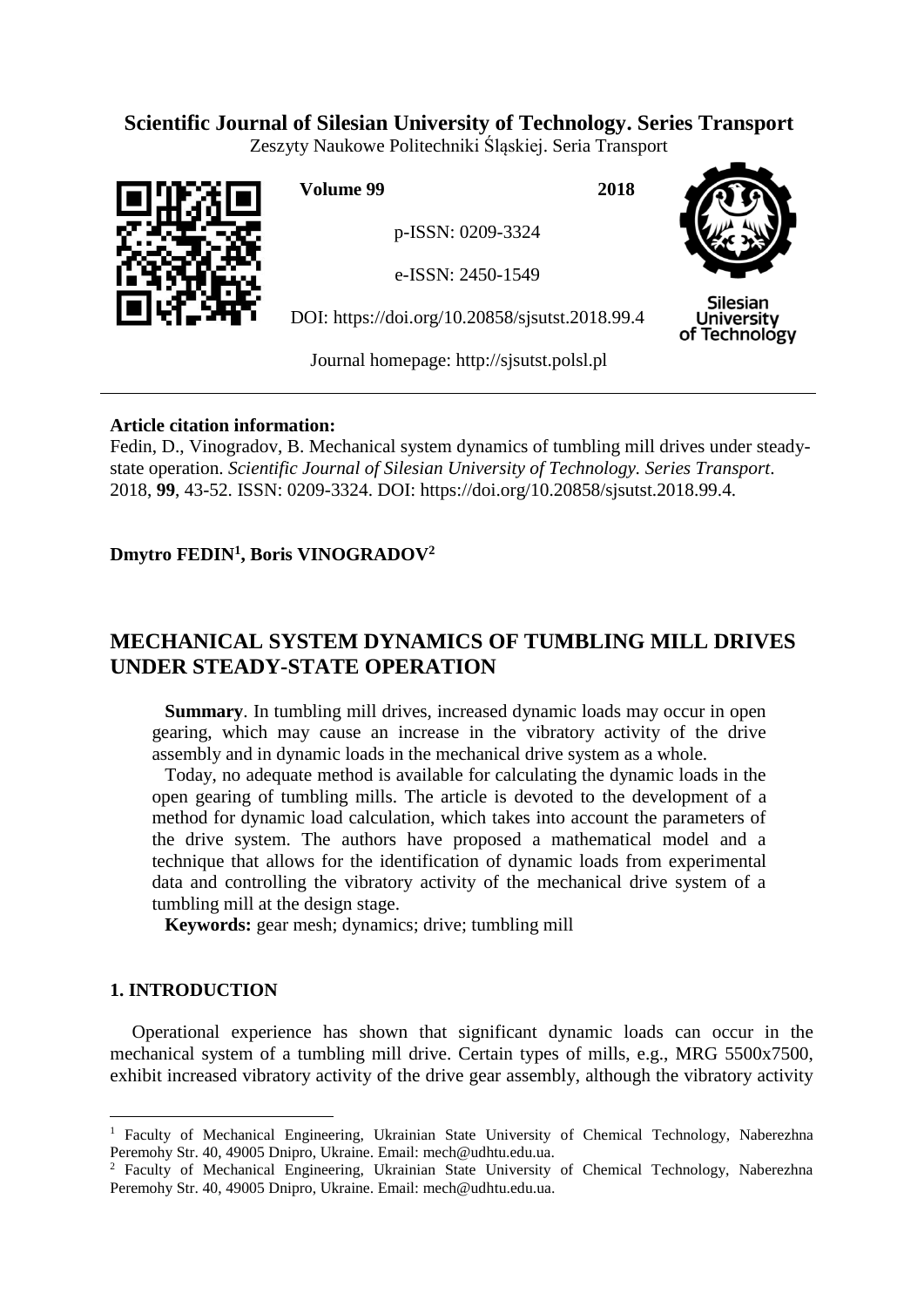of other type mills is much lower. The cause of the dynamic loads has so far not been scientifically explained, which indicates that no reliable method is available to calculate the load capacity of the open gearings of tumbling mills. The purpose of this study is to develop a technique for an identification of dynamic loads in the open gearings of tumbling mills and in the mechanical drive system as a whole, and for predicting vibrational activity in the drive assemblies of tumbling mills.

#### **2. ANALYTICAL REVIEW**

#### **2.1. Experimental data**

Fig. 1a shows an oscillogram of the shaft torque during the start-up and steady-state operation of the MRG 5500x7500 tumbling mill with a drive equipped with an SDMZ 2-21- 64-40 UCH synchronous motor (3,150 kW, gear speed: 150 rpm).



Fig. 1. Oscillogram of the mill start-up: а) МRG 5500x7500; b) MSHTS 5500x6500;  $M_{el}$  - electromagnetic torque;  $\omega$  - rotational speed;  $M_N$  nominal torque

Fig. 1 shows that torque oscillations occur in the shaft line under steady-state operation, with a triple rotational speed of the drive gear, while the magnitude of torsion vibrations is 1.58 times the static moment. The non-dampening nature of the vibrations indicates that these are forced vibrations. Fig. 1b shows the oscillogram of the shaft torque during the start-up and steady-state operation of the MSHTS 5500x6500 tumbling mill with a drive equipped with a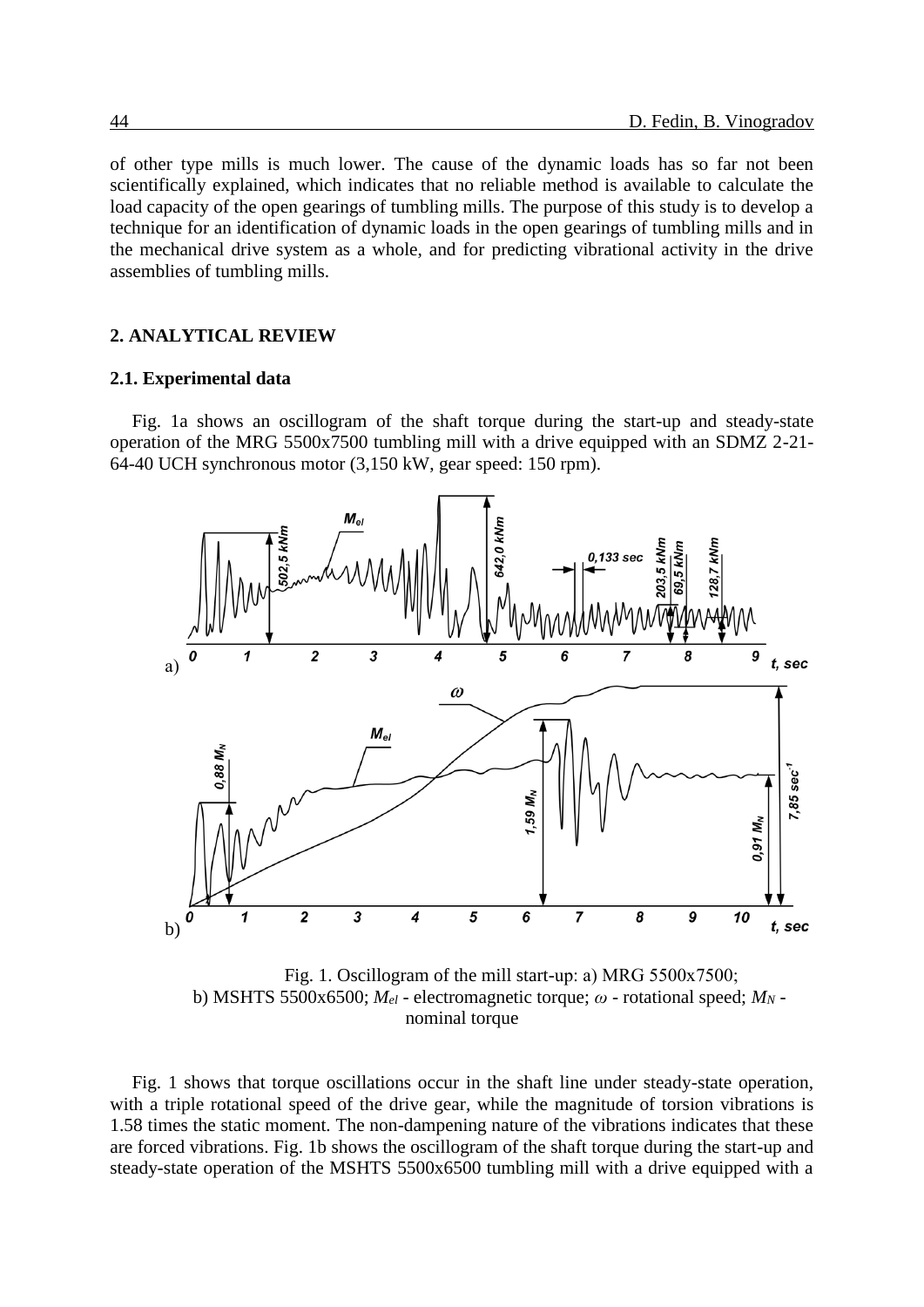4,000-kW SDM3-2-24-59-80 U4 synchronous motor (gear speed: 75 rpm). As can be seen in Fig. 1b, the magnitude of the dynamic component of the torque during the period of steady motion is no more than 2% of the nominal torque.

Fig. 2 shows the results for bending stresses in the МRG 5500x7500 mill gear teeth under a static load and a load under steady-state operation. As can be seen in Fig. 2, the dynamic loads in the teeth are generated under steady-state operation. As a result, the tooth stresses are 2.2-4.1 times higher than under a static load.



Fig. 2. Bending stress at the tooth root of the pinion of an MRG 5500x7500 tumbling mill: a) static load; b) steady-state operation;  $\sigma_t$  - stress at tooth root

#### **2.2. Calculation techniques**

In calculating the load capacity of a gearing, the dynamic loads caused by the impacts from the periodic toothing are taken into account by dynamic factor  $k<sub>v</sub>$ , which in turn takes into account the influence of inaccuracy in the gear mesh manufacture and installation.

To identify the dynamic processes in the gearing, the standards applied to perform a load capacity analysis for the gearings [1] consider a partial oscillatory system consisting of the reduced mass of the pinion and gear wheel, which are connected flexibly with the stiffness that is equal to the gear mesh stiffness. The calculation of dynamic loads is based on an empirical relationship, which considers the influence of the base pitch deviations and wheel teeth profile modifications on the dynamic load, depending on the rotational speed.

According to ISO 6336-1-1996 (Method B) [2], factor  $K_{v-B}$ , which takes into account the internal dynamic loads, is calculated as:

$$
K_{\nu-B} = 1 + N_r K,\tag{1}
$$

where  $N_r$  is the "resonance ratio" that considers the ratio of the gear rotational speed to the resonance speed of the gearing, and *K* is the dynamic factor.

The resonance speed of the gear rotation is:

$$
n_r = \frac{30}{\pi \varepsilon_1} \sqrt{\frac{c_{\text{KP}}}{J_{\text{IP}}}},\tag{2}
$$

where  $c_{kp}$  is the torsional stiffness of the gearing, N·m, and  $J_{np}$  is the equivalent moment of the gearing inertia,  $kg \cdot m^2$ . Then the resonance ratio is: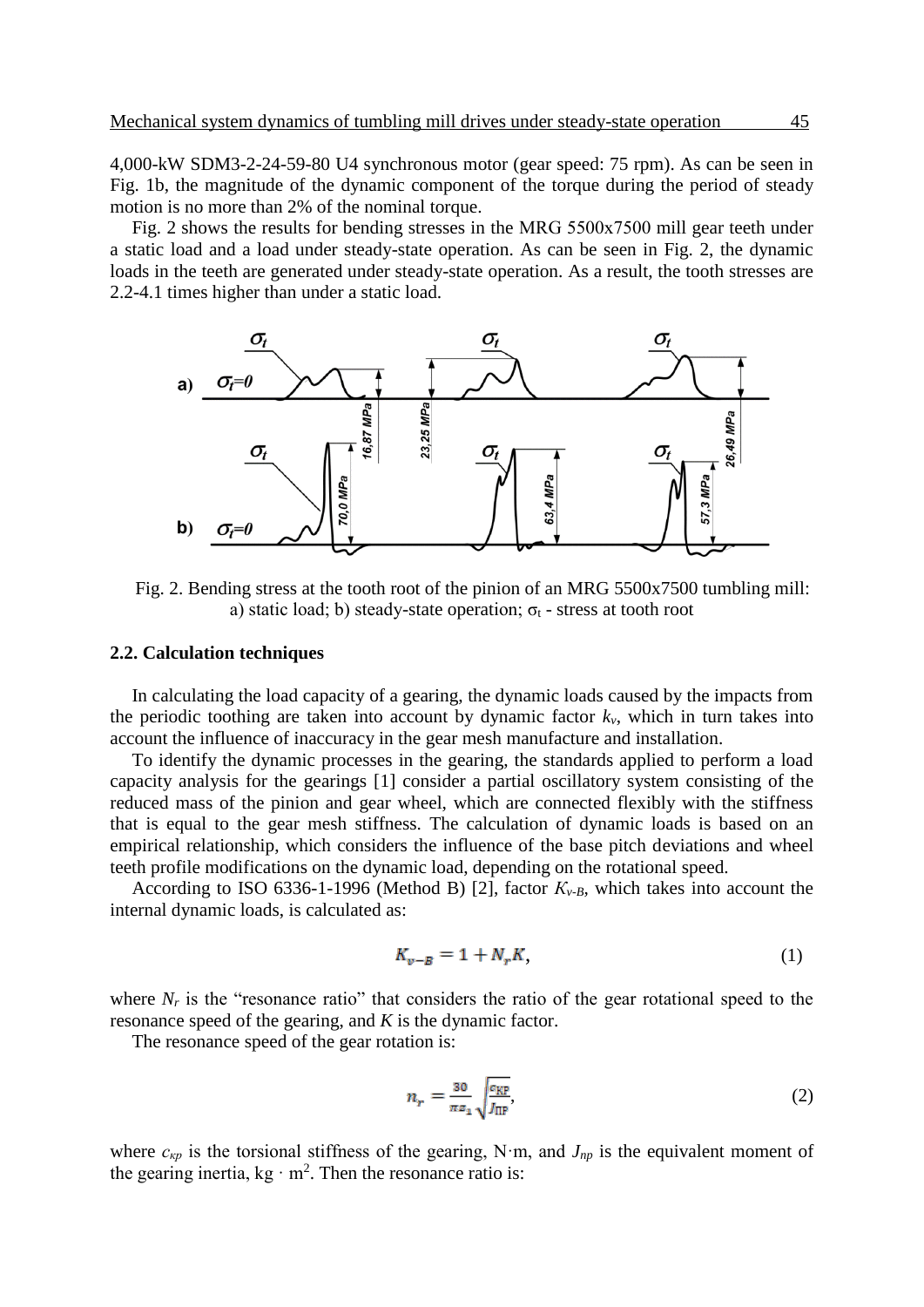$$
N_r = \frac{n}{n_r},\tag{3}
$$

where *n* is the rotational speed of the gear,  $s^{-1}$ .

For the pre-resonance range of the gear rotational speeds:

$$
N_r \le N_s \tag{4}
$$

where  $N_s$  is the lower limit of the resonance range, equal to 0.85, when the specific load is:

$$
\frac{F_t K_A}{b} \ge 100 \text{N/mm.}
$$
 (5)

When condition (5) is satisfied, the dynamic factor is calculated according to the empirical relationship:

$$
K = c_{v1}B_p + c_{v2}B_f + c_{v3}B_k,
$$
\n(6)

where  $C_{v1}$ ,  $C_{v2}$ ,  $C_{v3}$ , are the non-dimensional empirical factors, when taking into account the deviations in the base pitch and wheel tooth profile, and the influence of cyclic variations in the gearing mesh stiffness, respectively. Meanwhile,  $B_p$ ,  $B_f$ ,  $B_k$  are the non-dimensional parameters that take into account the effects of the base pitch deviations and wheel tooth profile modifications on the dynamic loads:

$$
B_p = \frac{c'f_{pb}}{\frac{r_t K_A}{b}}\tag{7}
$$

$$
B_p = \frac{c \cdot f_{f\alpha}}{\frac{F_t K_A}{b}},\tag{8}
$$

$$
B_k = \left| 1 - \frac{ctc_a}{\frac{F_t K_A}{b}} \right|,\tag{9}
$$

where *c*' is the specific stiffness of a tooth pair,  $N/mm \cdot \mu m$ ,  $f_{pb}$ ,  $f_{fa}$  are the effective values of the base pitch and tooth profile deviations, respectively, in μm, and *С<sup>а</sup>* is the tip relief, in μm.

The results from calculating the  $K_{v-B}$  factor, which considers the internal dynamic loads, according to the standard [2], are presented in Tab. 1.

|                                                                                  | Tab. 1 |
|----------------------------------------------------------------------------------|--------|
| Basic gearing parameters of the MRG 5500x7500 and MSHTH 5500x6500 tumbling mills |        |

|                            | Mill model    |              |  |  |  |
|----------------------------|---------------|--------------|--|--|--|
| Description                | MRG 5500x7500 | <b>MSHTH</b> |  |  |  |
|                            |               | 5500x6500    |  |  |  |
| Engine power N [kW]        | 3150          | 4000         |  |  |  |
| Tooth module $m_H$ [mm]    | 25            | 25           |  |  |  |
| Number of gear teeth z     | 25            | 46           |  |  |  |
| Helix angle $\beta$ [°]    | 6             | 6            |  |  |  |
| Gear speed n [rpm]         | 150           | 75           |  |  |  |
| Gear speed (motor) n [rpm] | 150           | 75           |  |  |  |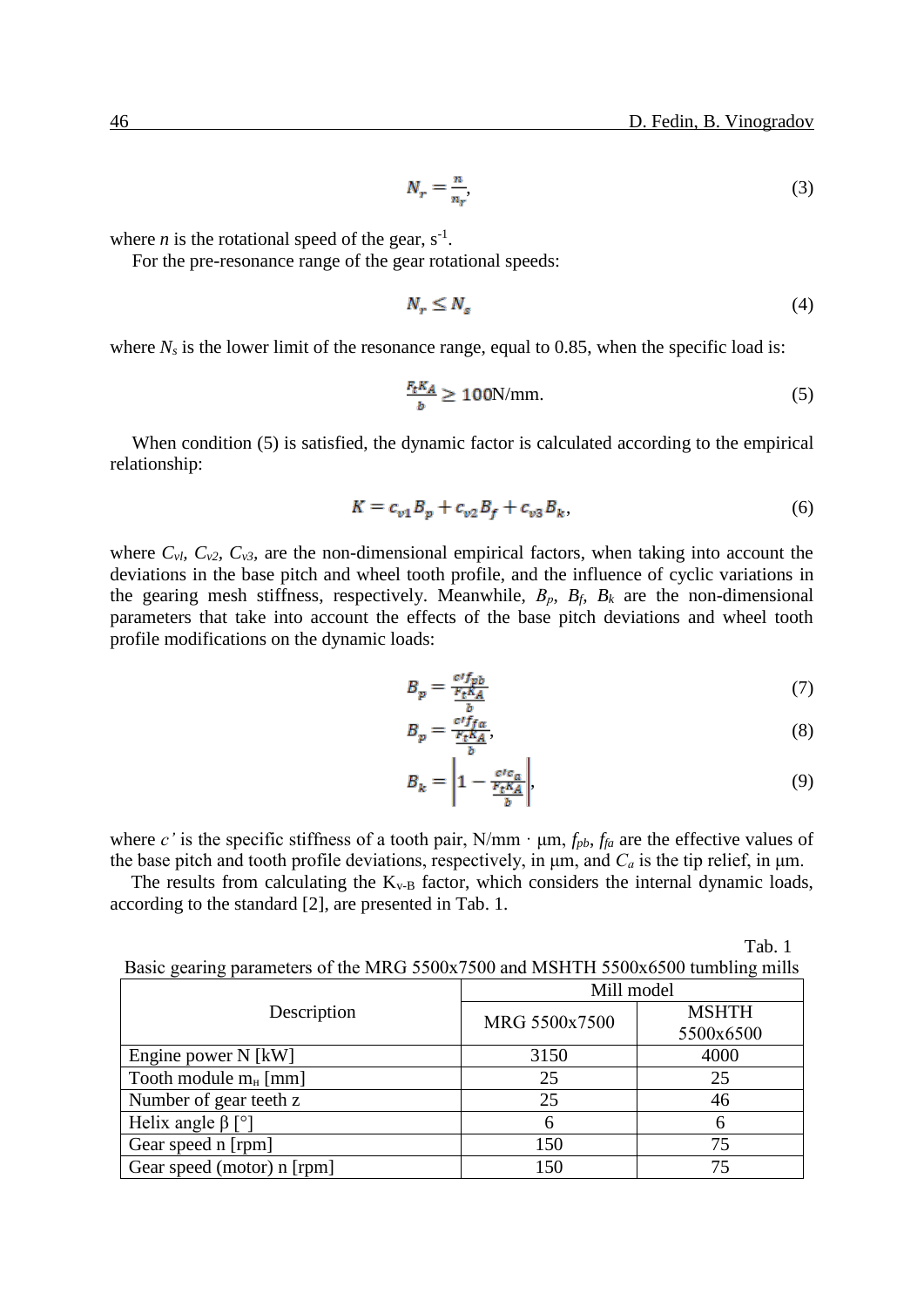| Gear ratio               |     |      |
|--------------------------|-----|------|
| Face width b [mm]        | 900 | .000 |
| Accuracy class           |     |      |
| Dynamic factor $K_{v-B}$ |     |      |

It should be noted that a malfunction in the mechanical system can create excitation with a frequency close to one of the base natural frequencies in the system. The resonance vibrations that arise under such conditions result in a load that exceeds the nominal one. In compliance with the standard [3], in such cases, it is necessary to perform vibration analysis of the entire mechanical system, including the connected masses of parts, connection stiffness, the conditions for fixing the parts, and possible sources of excitation. It is necessary to calculate the natural frequencies, the vibration modes and the amplitude-frequency response of the system, which should serve as the basis for the evaluation of the effects on the gearing load capacity [4].

#### **3. RESULTS AND DISCUSSION**

#### **3.1. Mathematical model**

The open gearing of the tumbling mill, together with the shafts and the connected masses of the mechanical drive, is a single elastic system. When investigating the internal dynamics of a gear set, one can reduce the problem to the consideration of the motion of a mechanical system consisting of a finite number of lumped masses, with elastic connections subject to the kinematic error of the gear wheel.



Fig. 3. Kinematic diagram of the mechanical drive system of a tumbling mill

Fig. 3 shows the kinematic diagram of a mechanical system consisting of a synchronous motor (1), a shaft (2) with an elastic coupling (3), a drive gear (4), the pinion of an auxiliary drive (5), the supports of a drive gear (6), and a gear ring (7) rigidly mounted on a mill drum (8) based on the supports (9).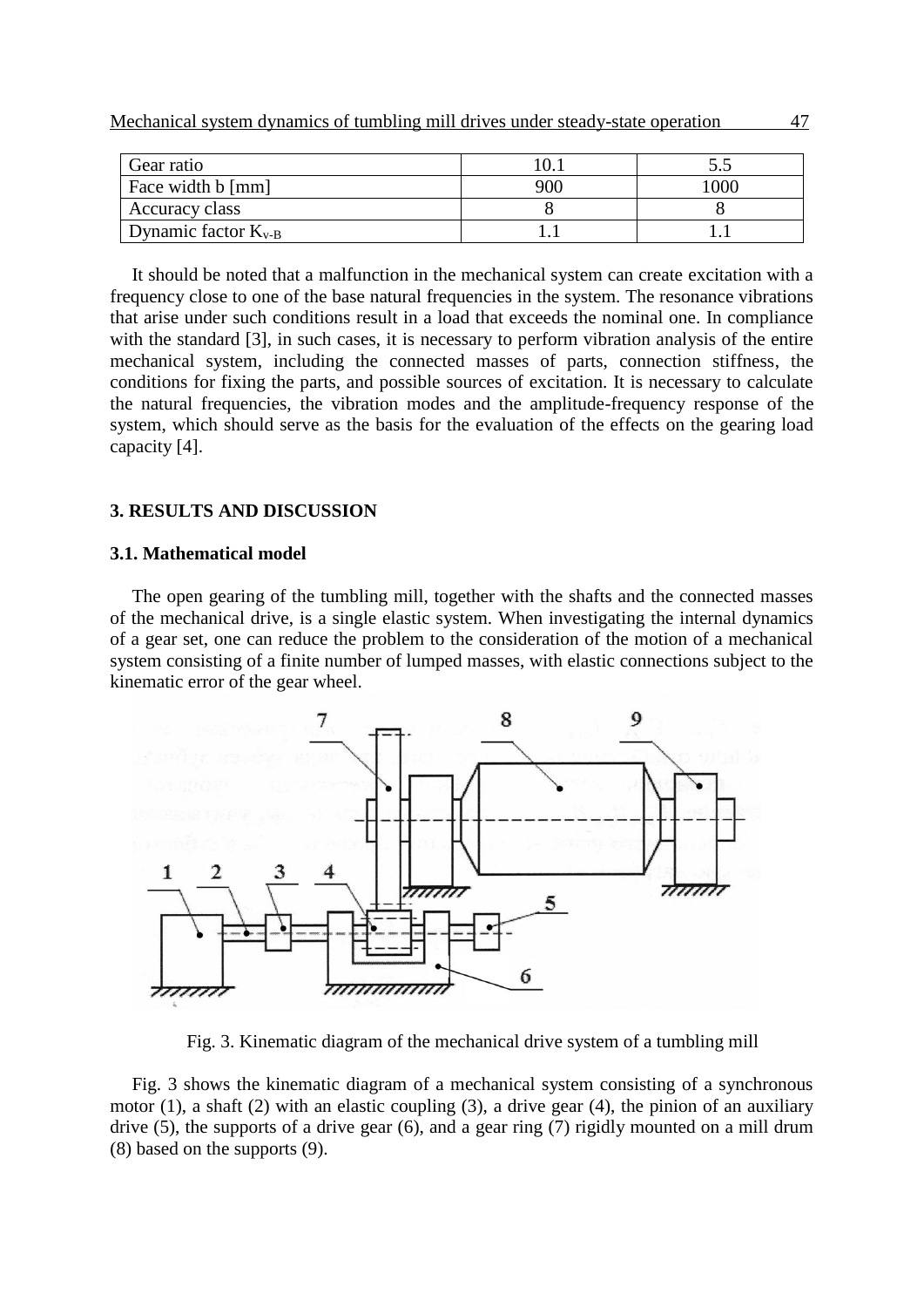Fig. 4 shows an equivalent dynamic scheme of the mechanical drive system, where: *I<sup>1</sup>* is the moment of inertia of the synchronous motor rotor;  $I_2$  is the equivalent moment of inertia of the shaft and coupling of the drive and auxiliary gear; *I<sup>3</sup>* is the moment of inertia of the gear and drum; *m* is the mass of the drive assembly performing vertical vibrations; *c01, c12, c<sup>23</sup>* are the torsional stiffness of the motor, shafting with an elastic coupling, and gear mesh; *с<sup>2</sup>* is the transverse stiffness of the drive assembly;  $\varphi_1$ ,  $\varphi_2$ ,  $\varphi_3$  are the angles of rotation of the corresponding localized masses; and *x* is a displacement of the gear in the vertical plane.

The system of equations describing the forced vibrations of the mechanical drive system of a tumbling mill, relative to an equilibrium position, with allowance for damping the vibrations, takes the form:

$$
I_{1}\varphi''_{1} = -c_{01}\varphi_{1} + c_{12}(\varphi_{2} - \varphi_{1}) - \mu\varphi'_{1},
$$
  
\n
$$
I_{2}\varphi''_{2} = -c_{12}(\varphi_{2} - \varphi_{1}) + c_{23}(\varphi_{2} - \varphi_{3} - \frac{x}{r} - \Delta(t)) - \mu\varphi'_{2},
$$
  
\n
$$
I_{3}\varphi''_{3} = -c_{23}(\varphi_{3} - \varphi_{2} - \frac{x}{r} + \Delta(t)) - \mu\varphi'_{3},
$$
  
\n
$$
mx'' = -c_{2}x + \frac{c_{23}}{r}(\varphi_{3} - \varphi_{2} - \frac{x}{r} - \Delta(t)) - \mu x',
$$
\n(10)

where  $\mu$  is the equivalent viscous resistance coefficient, as calculated by the following formula:

$$
\mu = \frac{c\Psi}{2\pi\Omega_0},\tag{11}
$$

where *Ψ* is the vibrational energy dissipation coefficient, which takes the values of 0.3-0.5, and  $Q_0$  is the resonance frequency equal to one of the natural frequencies of the system.



Fig. 4. Dynamic design model for the mechanical drive system of a tumbling mill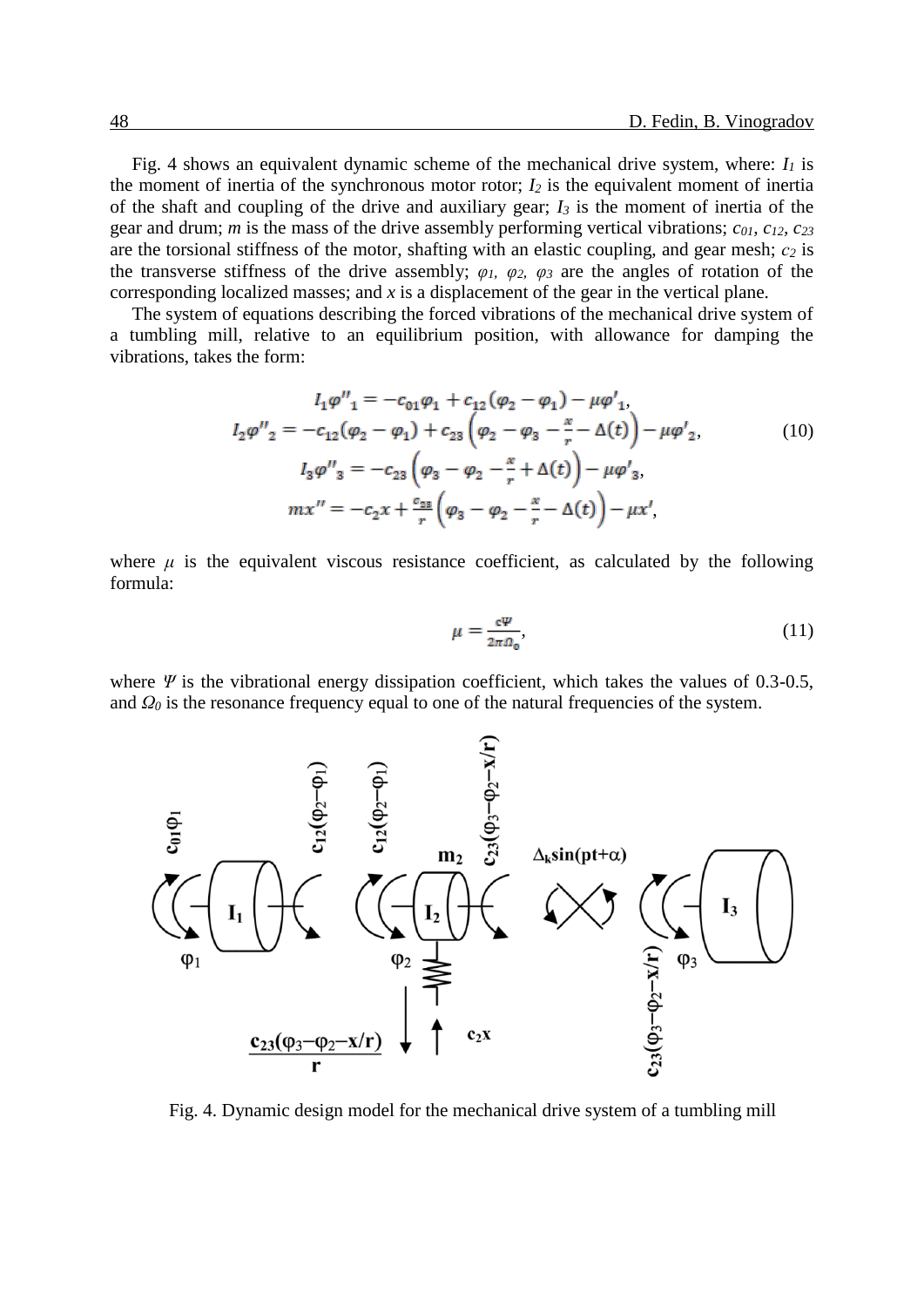In Expression (1), the factor *K* takes into account the influence of the kinematic excitation magnitude on the dynamic load in the gear set, and the parameter  $N_r$  is the ratio of the force to the natural vibration frequencies. In the proposed model, all these factors are determined by the magnitude of the kinematic excitation, which, for the open gearing of the tumbling mill, can be presented in the form:

$$
\Delta(t) = \delta \varphi_H \sin p_p t + \delta \varphi_B \sin p_z t,\tag{12}
$$

where:  $\delta \varphi_H$ ,  $\delta \varphi_B$  are the amplitudes of the low-frequency and high-frequency component of the kinematic error, respectively, in rad;  $p_P = 3\omega_I$  is the circular frequency of the lowfrequency component of the excitation,  $c^{-1}$ ; and  $p_z = \pi n_l z_l/30$  *is* the circular frequency of the high-frequency component of the excitation, equal to the tooth meshing frequency,  $c^{-1}$ .

This approach to the determination of the dynamic loads on the gearing may be laborious as, in this case, the kinematic excitation magnitudes  $\delta \varphi_H$  and  $\delta \varphi_B$  need to be obtained beforehand. The magnitude of the low-frequency component  $\delta \varphi_H$  can be determined by the selection of its values when solving the system of equations (10), such that the magnitude of the forced vibrations in the mechanical system of the gear drive ought to coincide with the value observed experimentally. Knowing the full dynamic load on the gearing and its lowfrequency component, the magnitude of the high-frequency excitation  $\delta\varphi_B$  can be determined using the superposition principle.

#### **3.2. Calculation technique and results**

Tab. 2 presents the main dynamic parameters of the open gearing of the MRG 5500x7500 tumbling mill. Figs. 5- 6 show the results from calculating the dynamic component of the torque in the mechanical system of the gear drive under the effect of the low-frequency and high-frequency components of the kinematic excitation separately.

Tab. 2.

|  |  | Basic dynamic parameters of the mechanical system of the gear drive in the tumbling mills |  |  |  |  |
|--|--|-------------------------------------------------------------------------------------------|--|--|--|--|
|  |  |                                                                                           |  |  |  |  |

|                                                                                    | Value               |                           |  |  |  |  |
|------------------------------------------------------------------------------------|---------------------|---------------------------|--|--|--|--|
| Parameter                                                                          | MRG 5500x7500       | <b>MSHTS</b><br>5500x6500 |  |  |  |  |
| Equivalent moment of inertia of the<br>rotor $I_1$ [kg • m <sup>2</sup> ]          | $19.3 \cdot 10^3$   | $250.0 \cdot 10^3$        |  |  |  |  |
| Equivalent moment of inertia of the<br>drive gear $I_2$ [kg·m <sup>2</sup> ]       | $1.5 \cdot 10^3$    | $1.5 \cdot 10^3$          |  |  |  |  |
| Equivalent mass of the pinion shaft<br>$m$ [kg]                                    | $9.0 \cdot 10^3$    | $9.0 \cdot 10^3$          |  |  |  |  |
| Equivalent moment of inertia of the<br>drum I <sub>3</sub> [kg·m <sup>2</sup> ]    | $19.3 \cdot 10^3$   | $250.0 \cdot 10^3$        |  |  |  |  |
| Torsional stiffness of the<br>electromagnetic field of the motor<br>$C_{01}$ [N·m] | $2.0 \cdot 10^7$    | $13.5 \cdot 10^7$         |  |  |  |  |
| Torsional stiffness of shafting $C_{12}$<br>$[N \cdot m]$                          | $2.2 \cdot 10^7$    | $1.8 \cdot 10^{7}$        |  |  |  |  |
| Gearing stiffness $C_{23}$ [N·m]                                                   | $6.2 \cdot 10^{8}$  | $6.2 \cdot 10^8$          |  |  |  |  |
| Linear stiffness of the pinion shaft<br>and supports $C_2$ [N·m]                   | $35.0 \cdot 10^{9}$ | $35.0 \cdot 10^{9}$       |  |  |  |  |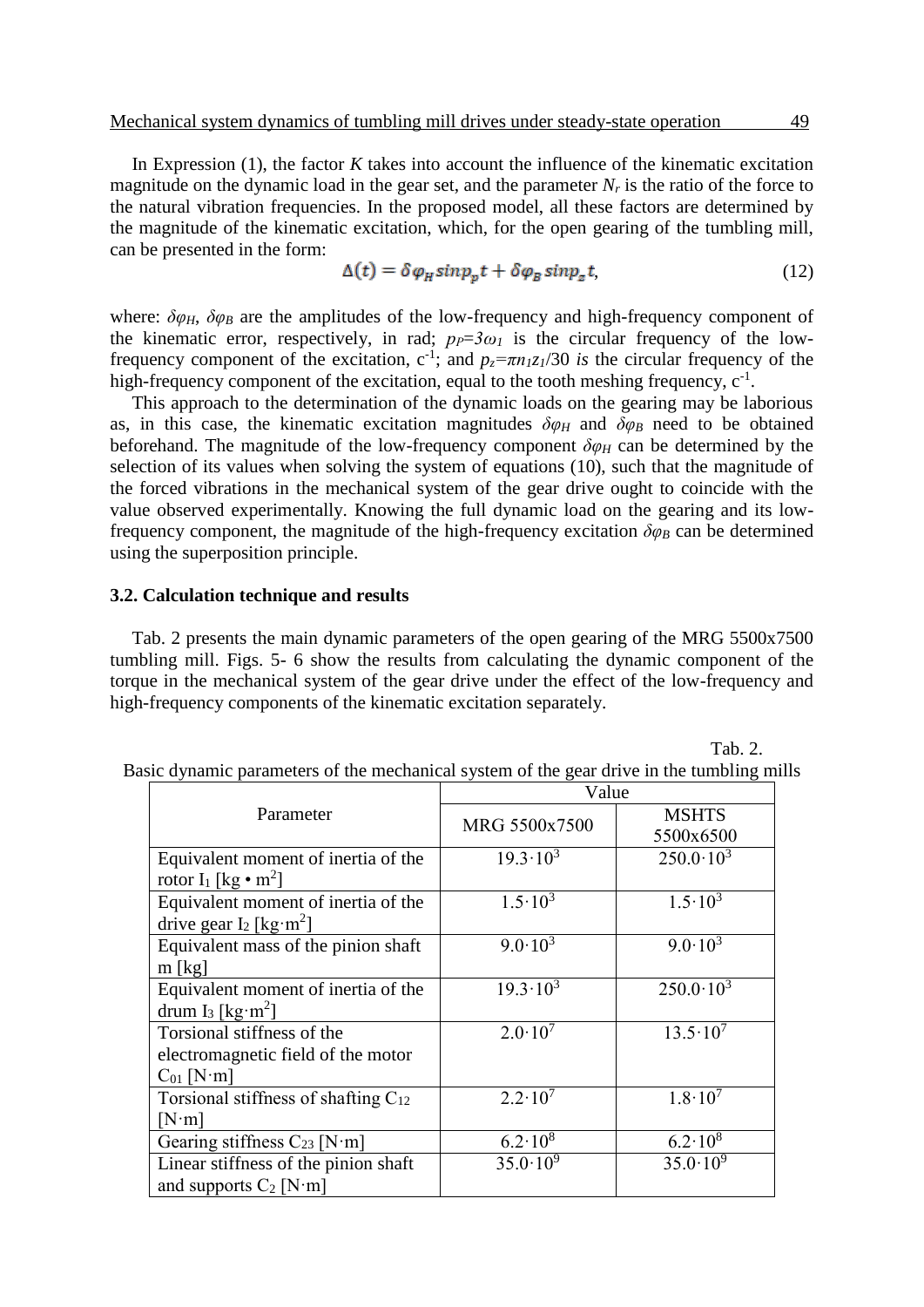The analysis of the time dependencies of the torque allows for the determination of the dynamic factor as the ratio of the total torque to its nominal value:

$$
K'_{\nu} = \frac{M_{\text{nom}}}{M_{\text{nom}}} = 1 + \frac{M_{\text{atm}}}{M_{\text{nom}}},\tag{13}
$$

where M*poln* is the total torque acting on the gear set, *Мном* is the nominal torque value, and *Mdin* is the dynamic component of the torque acting on the gear set.



Fig. 5. Calculation results for the forced vibrations in the MRG 5500x7500 tumbling mill under steady-state operation: a) on the shaft; b) in the gear mesh at excitation frequency  $p_P = 3$ . 2*ω<sup>1</sup>*

The results obtained from the system of equations (10) under the influence of a lowfrequency component of the kinematic excitation showed that, due to the low inertia of the gear and other masses of the drive assembly, low-frequency vibrations are transmitted throughout the entire mechanical drive system (Fig. 5). The excitation magnitude, at which the calculated and experimental values of the shaft dynamic factor  $K_H$ =1.58 coincide, is  $r \cdot \delta \varphi_H = 0.2$  mm. High-frequency vibrations only significantly affect the dynamics of the gear mesh and drive assembly (Fig. 6).

The total dynamic load in the gearing caused by the low-frequency and high-frequency components of the kinematic excitation takes the value 2.2-4.1, depending on a combination of meshing tooth pairs. Applying the superposition principle, we can write:

$$
K_v = K_H K_B,\tag{14}
$$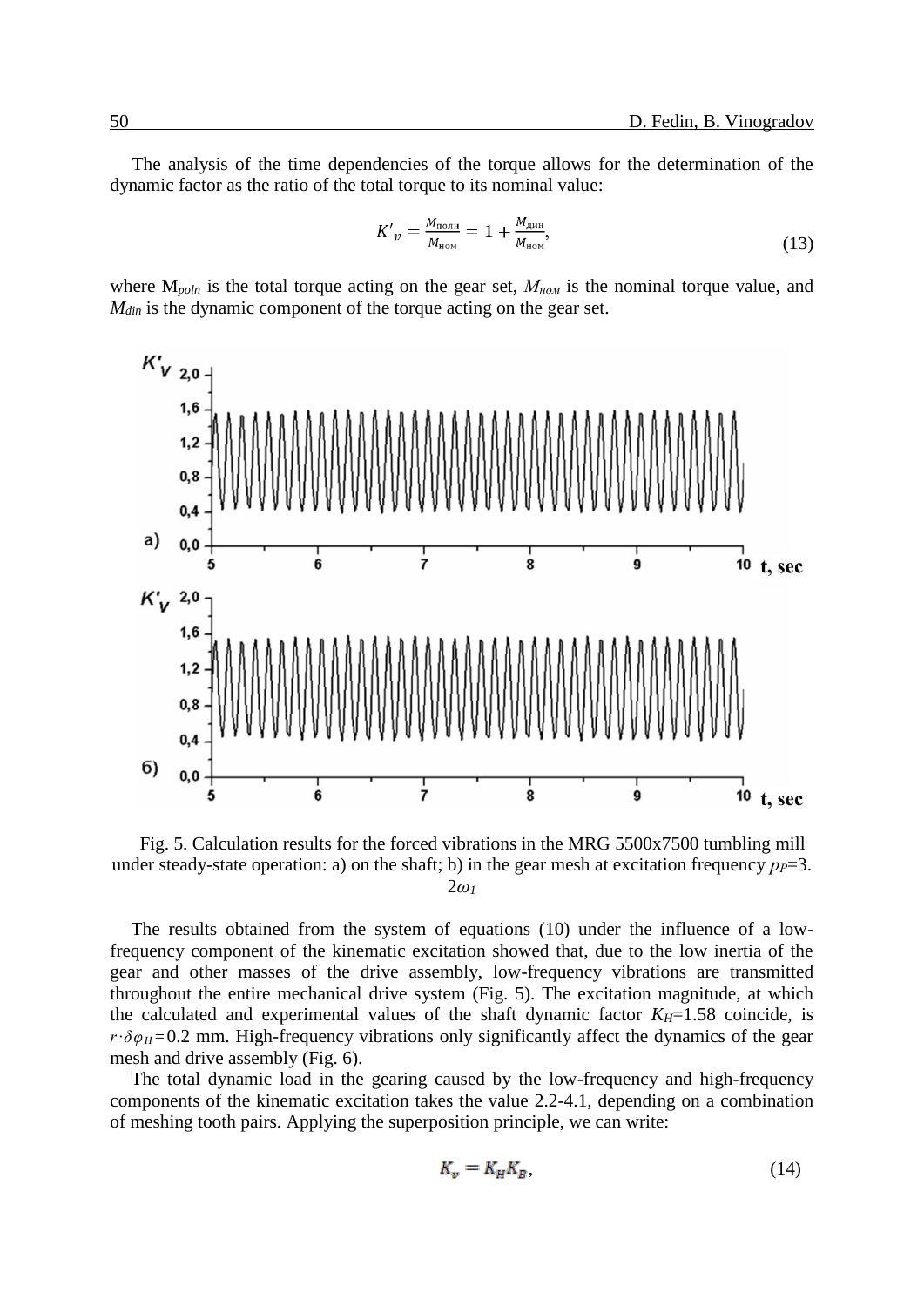where  $K_H$  is the dynamic factor due to the action of a low-frequency component of the kinematic excitation, and  $K_B$  is the dynamic factor due to the action of a high-frequency component of the kinematic excitation.





By knowing the total- and low-frequency components of the kinematic excitation, we obtain:

$$
K_B = \frac{K_v}{K_H} = \frac{4,10}{1,58} = 2,59. \tag{15}
$$

The solution of the system of equations (10) shows that the calculated and experimental values of the dynamic factor in the gearing  $K_v = 2.59$  coincide when the magnitude of excitation  $r \cdot \delta \varphi_B = 0.2$  mm (Fig. 6).

#### **4. CONCLUSIONS**

Thus, it can be concluded that differential equations of motion used for calculating the dynamics of the mechanical drive system of an open gearing of a tumbling mill under steadystate operation should take into account the kinematic excitation of vibrations in the gearing. In this case, the fundamental harmonics of the excitation spectrum are those with frequencies 3.2*·ω* and z·*ω*, where *ω* is the angular velocity of the drive gear rotation and z is the number of gear teeth.